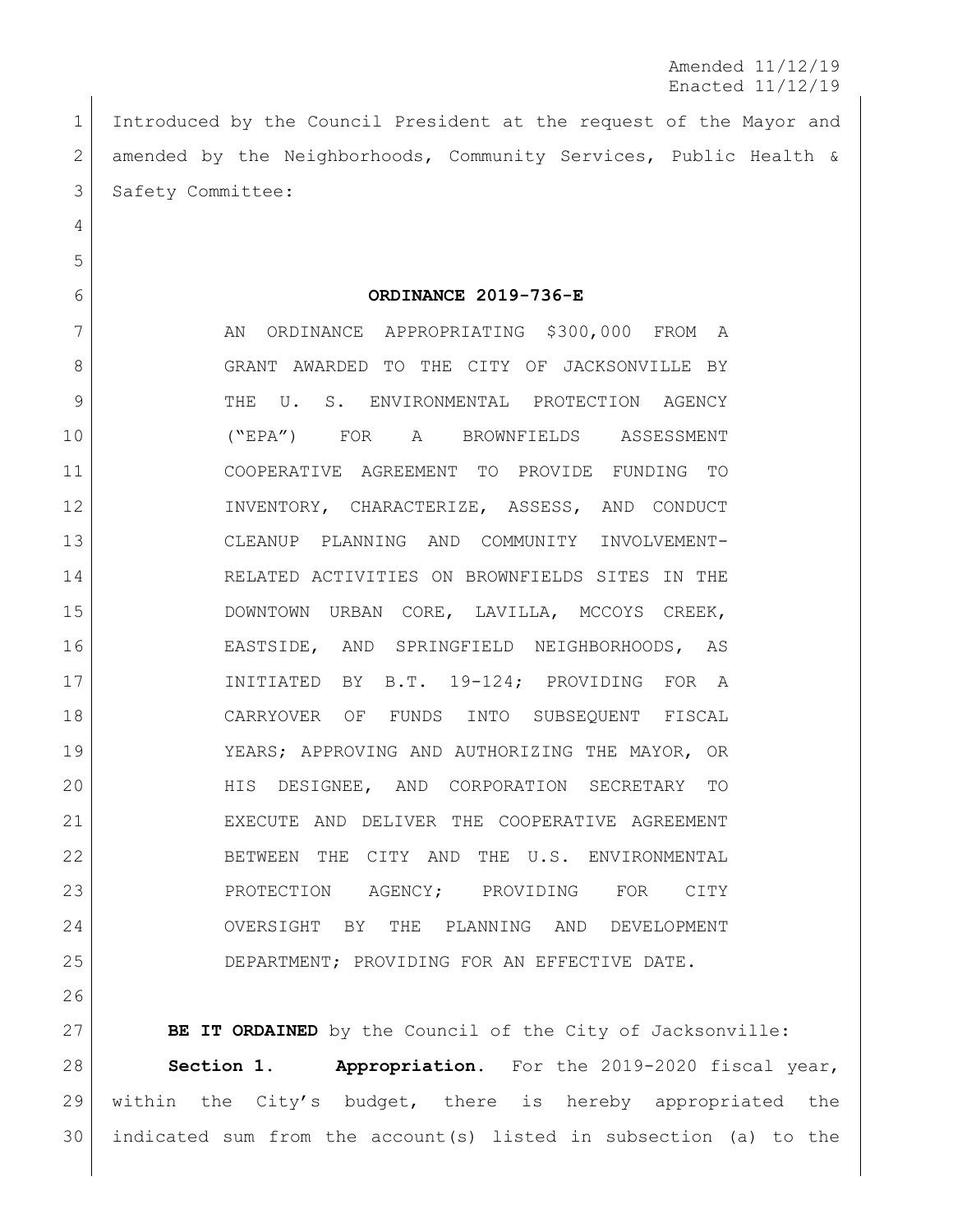1 account(s) listed in subsection (b):

 (B.T. 19-124, attached hereto as **Exhibit 1** and incorporated herein by this reference)**:**

 (a) Appropriated from: 5 See B.T. 19-124 \$300,000 (b) Appropriated to:

7 See B.T. 19-124 \$300,000

 (c) Explanation of appropriation – The appropriation above represents funds received from a grant awarded to the City of Jacksonville by the U. S. Environmental Protection Agency ("EPA") for a Brownfields Assessment Cooperative Agreement that are being appropriated to 13 contractual services, travel expense, and office 14 Supplies. Grant award begins October 1, 2019, and ends September 30, 2022.

 **Section 2. Carryover.** The funds appropriated in this ordinance shall not lapse but shall carryover into subsequent 18 fiscal years.

 **Section 3. Purpose**. The purpose of the appropriation in 20 Section 1 is to provide funding to inventory, characterize, assess, and conduct cleanup planning and community involvement-related 22 activities on brownfields sites in the Downtown Urban Core, LaVilla, McCoys Creek, Eastside, and Springfield neighborhoods.

 **Section 4. Approval and authorization.** There is hereby approved, and the Mayor, or his designee, and the Corporation Secretary are hereby authorized to execute and deliver, the Cooperative Agreement between the City and the U.S. Environmental Protection Agency, a copy of which has been placed **ON FILE** with the 29 Office of Legislative Services.

 **Section 5. Oversight Department.** The Planning and Development Department shall oversee the project described herein.